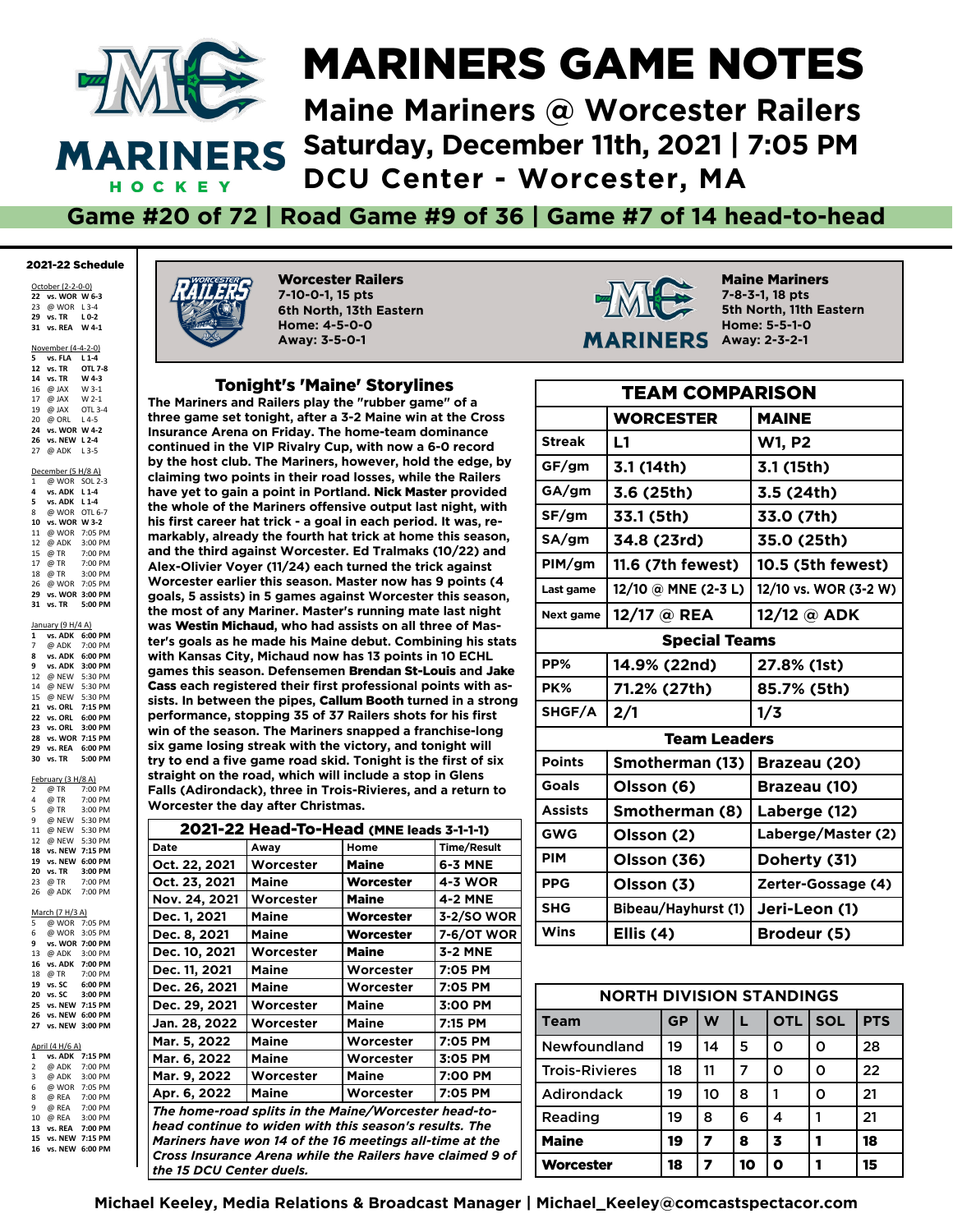

| <b>Totals &amp; Averages</b> |              |            |                       |  |  |  |
|------------------------------|--------------|------------|-----------------------|--|--|--|
|                              | Overall (19) | Home (11)  | Away (8)              |  |  |  |
| <b>Goals For</b>             | 59 (3.1)     | 33 (3.0)   | 26 (3.3)              |  |  |  |
| <b>Goals Against</b>         | 67 (3.5)     | 37 (3.4)   | 30 (3.8)              |  |  |  |
| <b>Shots For</b>             | 626 (32.9)   | 377 (34.3) | 249 (31.0)            |  |  |  |
| <b>Shots Against</b>         | 664 (34.9)   |            | 389 (35.4) 275 (34.4) |  |  |  |
| <b>Penalty Mins</b>          | 199 (10.5)   | 127 (11.5) | 72 (9.0)              |  |  |  |
| <b>PP Goals</b>              | 15 (.8)      | 11 (1.0)   | 4 (0.5)               |  |  |  |
| <b>PP Attempts</b>           | 54 (2.8)     | 34 (3.1)   | 20 (2.5)              |  |  |  |

| Longest Streaks (current streak in <i>italics</i> , *indicates multiple instances) |                                 |                  |                  |  |  |
|------------------------------------------------------------------------------------|---------------------------------|------------------|------------------|--|--|
|                                                                                    | Overall                         | Home             | Away             |  |  |
| Win                                                                                | $3(11/14-11/17)$                | 1*               | $2(11/16-11/17)$ |  |  |
| Point                                                                              | $5(11/12-11/19)$                | $3(11/12-11/24)$ | $3(11/16-11/19)$ |  |  |
| Lose                                                                               | $6(11/26-12/8)$                 | $3(11/26-12/5)$  | 5 (11/19-pres)   |  |  |
| No point                                                                           | $2(10/23-10/29)$ 3 (11/26-12/5) |                  | 2 (11/20-11/27)  |  |  |

| Highs & Lows - Team (*indicates multiple instances - most recent listed) |                            |                                      |                                                           |                                                 |  |
|--------------------------------------------------------------------------|----------------------------|--------------------------------------|-----------------------------------------------------------|-------------------------------------------------|--|
|                                                                          | <b>Season High</b>         | <b>Season Low</b>                    | <b>Period High</b>                                        | Period Low (not inc. OT)                        |  |
| <b>Goals For</b>                                                         | $7(11/12 \text{ vs. TR})$  | $O(10/29 \text{ vs. TR})$            | $3^*$ (11/12 vs. TR - 2nd)                                | o                                               |  |
| <b>Goals Against</b>                                                     | $8(11/12 \text{ vs. TR})$  | $1(10/31 \text{ vs. } REA)$          | $5(11/12 \text{ vs. TR } -1st)$                           | o                                               |  |
| <b>Shots For</b>                                                         | 45 (10/23 @ WOR)           | <b>20</b> (11/17 $\circledcirc$ JAX) | <b>22</b> (12/1 $\omega$ WOR - 3rd)                       | 1 $(11/17 \; \text{\textcircled{a}}$ JAX - 3rd) |  |
| <b>Shots Against</b>                                                     | <b>54</b> (10/22 vs. WOR)  | 25 (10/29 vs. TR)                    | <b>26</b> (10/22 vs. WOR - 1st) $ 4 (11/16)$ a JAX - 3rd) |                                                 |  |
| <b>Penalty Mins</b>                                                      | $25$ (11/14 vs. TR)        | <b>O</b> (11/20 @ ORL)               |                                                           |                                                 |  |
| <b>PP Goals</b>                                                          | 4 $(11/12 \text{ vs. TR})$ | O                                    | $2^*$ (11/12 vs. TR - 2nd)                                | O                                               |  |
| <b>PP Attempts</b>                                                       | $4^*$ (11/12 vs. TR)       | 1 $(11/16)$ $\odot$ JAX)             | $3^*$ (10/23 @ WOR - 3rd)                                 | $\mathbf o$                                     |  |

| <b>Individual Highs</b> |                    |                |                    |                     |  |
|-------------------------|--------------------|----------------|--------------------|---------------------|--|
|                         | In a Game          | When           | In a Period        | When                |  |
| <b>Points</b>           | 6 (Zerter-Gossage) | 11/12 vs. TR   |                    |                     |  |
| Goals                   | 5 (Zerter-Gossage) | $11/12$ vs. TR | 3 (Zerter-Gossage) | 11/12 vs. TR - 2nd  |  |
| <b>Assists</b>          | 4 (Brazeau)        | 11/12 vs. TR   |                    |                     |  |
| $+/-$                   | +3 (Master)        | 10/22 vs. WOR  |                    |                     |  |
| <b>PIM</b>              | 20 (Bleackley)     | 11/14 vs. TR   |                    |                     |  |
| <b>PPG</b>              | 3 (Zerter-Gossage) | 11/12 vs. TR   |                    |                     |  |
| <b>SHG</b>              | 1 (Jeri-Leon)      | 12/8 @ WOR     | 1 (Jeri-Leon)      | 12/8 @ WOR - 2nd    |  |
| <b>Saves</b>            | 51 (Brodeur)       | 10/22 vs. WOR  | 25 (Brodeur)       | 10/22 vs. WOR - 1st |  |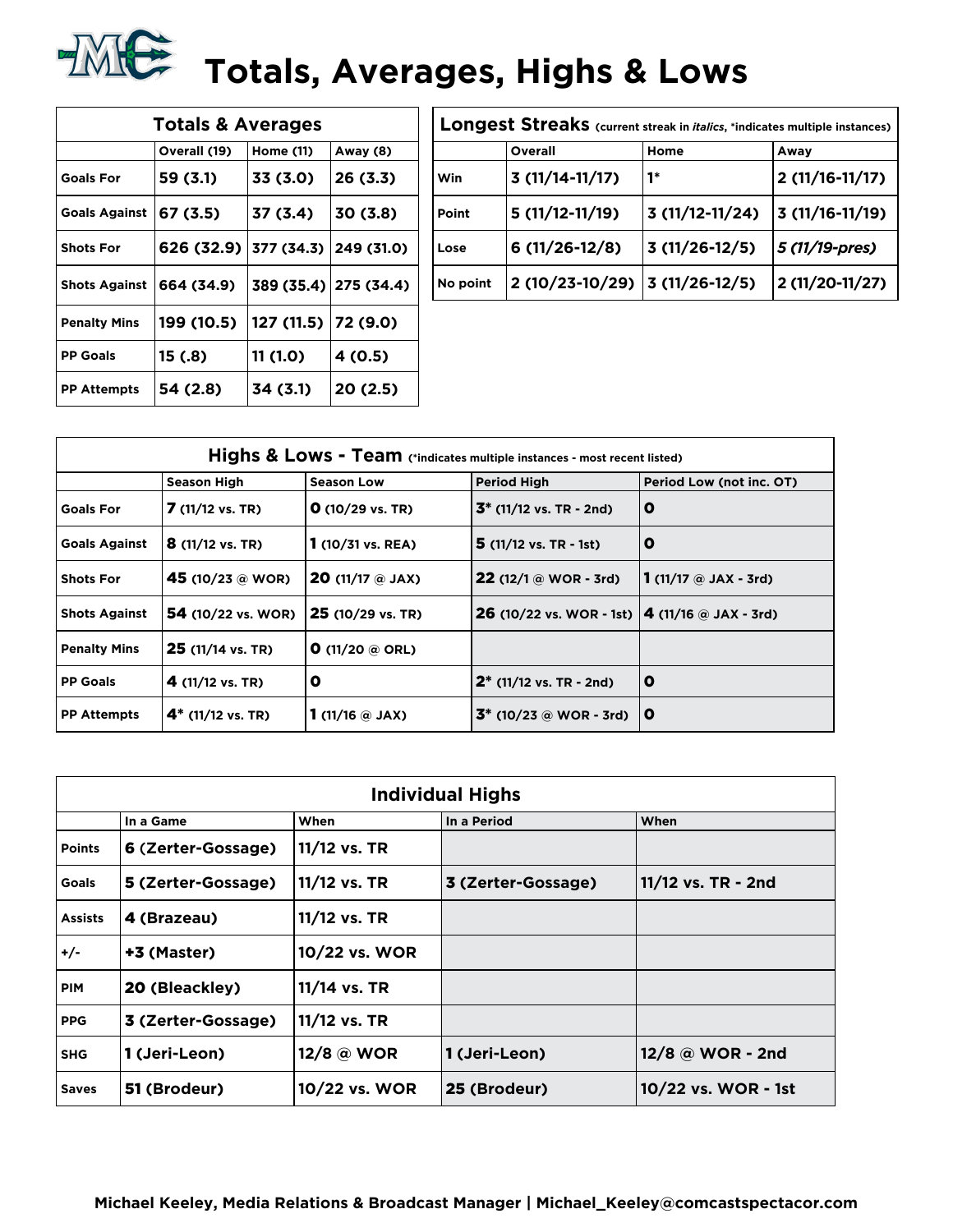

### **Situational Records**

| <b>Situation</b>              | <b>Overall</b>  | Home            | Away            | <b>Last Time</b>            |
|-------------------------------|-----------------|-----------------|-----------------|-----------------------------|
| <b>Extra Time</b>             | $0 - 3 - 1$     | $0 - 1 - 0$     | $0 - 2 - 1$     | 12/8/21 @ WOR (6-7 OTL)     |
| Overtime (3 on 3)             | $0 - 3$         | $O-1$           | $0 - 2$         | 12/8/21 @ WOR (6-7 OTL)     |
| <b>Shootout</b>               | $O-1$           |                 | $O-1$           | 12/1/21 @ WOR (2-3 SOL)     |
|                               |                 |                 |                 |                             |
| <b>Scoring First</b>          | $4 - 3 - 0 - 1$ | $4 - 2 - 0 - 0$ | $O-1-O-1$       | 12/10/21 vs. WOR (3-2 W)    |
| <b>Opponent Scores First</b>  | $3 - 5 - 3 - 0$ | $1 - 3 - 1 - 0$ | $2 - 2 - 2 - 0$ | 12/8/21 @ WOR (6-7 OTL)     |
|                               |                 |                 |                 |                             |
| <b>Outshooting opponent</b>   | $4 - 4 - 0 - 1$ | $4 - 2 - 0 - 0$ | $0 - 2 - 0 - 1$ | 12/10/21 vs. WOR (3-2 W)    |
| <b>Outshot by opponent</b>    | $3 - 4 - 3 - 0$ | $1 - 3 - 1 - 0$ | $2 - 1 - 2 - 0$ | 12/8/21 @ WOR (6-7 OTL)     |
| Equal # of shots              |                 |                 |                 | 12/10/19 vs. ADK (3-2 W/OT) |
|                               |                 |                 |                 |                             |
| <b>Scoring at least 1 PPG</b> | $5 - 1 - 3 - 0$ | $4 - 0 - 1 - 0$ | $1 - 1 - 2 - 0$ | 12/8/21 @ WOR               |
| <b>Score 1 PPG</b>            | $2 - 1 - 2 - 0$ | $1 - 0 - 0 - 0$ | $1 - 1 - 2 - 0$ | 12/8/21 @ WOR               |
| <b>Score 2 PPG</b>            | $3 - 0 - 0 - 0$ | $3 - 0 - 0 - 0$ |                 | 11/24/21 vs. WOR            |
| <b>Score 3 PPG</b>            |                 |                 |                 | 1/14/20 vs. WOR             |
| <b>Score 4 PPG</b>            | $0 - 0 - 1 - 0$ | $0 - 0 - 1 - 0$ |                 | 11/12/21 vs. TR             |
| <b>No PPG</b>                 | $2 - 7 - 0 - 1$ | $1 - 5 - 0 - 0$ | $1 - 2 - 0 - 1$ | 12/10/21 vs. WOR            |
| Allowing at least 1 PPG       | $1 - 2 - 2 - 0$ | $1 - 1 - 1 - 0$ | $0 - 1 - 1 - 0$ | 11/27/21 @ ADK              |
| <b>Allow 1 PPG</b>            | $1 - 2 - 0 - 0$ | $1 - 1 - 0 - 0$ | $0 - 1 - 0 - 0$ | $11/27/21$ @ ADK            |
| <b>Allow 2 PPG</b>            | $0 - 0 - 1 - 0$ |                 | $0 - 0 - 1 - 0$ | 11/19/21 @ JAX              |
| <b>Allow 3 PPG</b>            | $0 - 0 - 1 - 0$ | $0 - 0 - 1 - 0$ |                 | 11/12/21 vs. TR             |
| <b>No PPG allowed</b>         | $6 - 6 - 1 - 1$ | $4 - 4 - 0 - 0$ | $2 - 2 - 1 - 1$ | 12/10/21 vs. WOR            |
| More PP than opponent         | $4 - 3 - 1 - 0$ | $4 - 1 - 0 - 0$ | $0 - 2 - 1 - 0$ | 12/10/21 vs. WOR            |
| Fewer PP than opponent        | $3 - 3 - 1 - 1$ | $1 - 2 - 1 - 0$ | $2 - 1 - 0 - 1$ | 12/1/21 @ WOR               |
| <b>Equal PP as opponent</b>   | $0 - 2 - 1 - 0$ | $0 - 2 - 0 - 0$ | $0 - 0 - 1 - 0$ | 12/8/21 @ WOR               |
|                               |                 |                 |                 |                             |
| vs. Eastern Conf              | $7 - 8 - 3 - 1$ | $5 - 5 - 1 - 0$ | $2 - 3 - 2 - 1$ | 12/10/21 vs. WOR            |
| vs. Western Conf              |                 |                 |                 | 2/28/20 @ WHE               |
| vs. North Div                 | $5 - 6 - 2 - 1$ | $5 - 4 - 1 - 0$ | $0 - 2 - 1 - 1$ | 12/10/21 vs. WOR            |
| vs. South Div                 | $2 - 2 - 1 - 0$ | $0 - 1 - 0 - 0$ | $2 - 1 - 1 - 0$ | 11/20/21 @ ORL              |
| vs. Central Div               |                 |                 |                 | 2/28/20 @ WHE               |
| vs. Mountain Div              |                 |                 |                 | 3/2/19 @ UTA                |
| vs. TR (15 gm)                | $1 - 1 - 1 - 0$ | $1 - 1 - 1 - 0$ |                 | 11/14/21 (H) 4-3 W          |
| vs. WOR (14 gm)               | $3 - 1 - 1 - 1$ | $3 - 0 - 0 - 0$ | $0 - 1 - 1 - 1$ | 12/10/21 (H) 3-2 W          |
| vs. ADK (14 gm)               | $0 - 3 - 0 - 0$ | $0 - 2 - 0 - 0$ | $0 - 1 - 0 - 0$ | 12/5/21 (H) 1-4 L           |
| vs. NFL (13 gm)               | $0 - 1 - 0 - 0$ | $0 - 1 - 0 - 0$ |                 | 11/26/21 (H) 2-4 L          |
| vs. REA (6 gm)                | $1 - 0 - 0 - 0$ | $1 - 0 - 0 - 0$ |                 | 10/31/21 (H) 4-1 W          |
|                               |                 |                 |                 |                             |
| One goal games                | $2 - 2 - 3 - 1$ | $2 - 0 - 1 - 0$ | $0 - 2 - 2 - 1$ | 12/10/21 vs. WOR (3-2 W)    |
| Two goal games                | $2 - 3 - 0 - 0$ | $1 - 2 - 0 - 0$ | $1 - 1 - 0 - 0$ | $11/27/21 @$ ADK (3-5 L)    |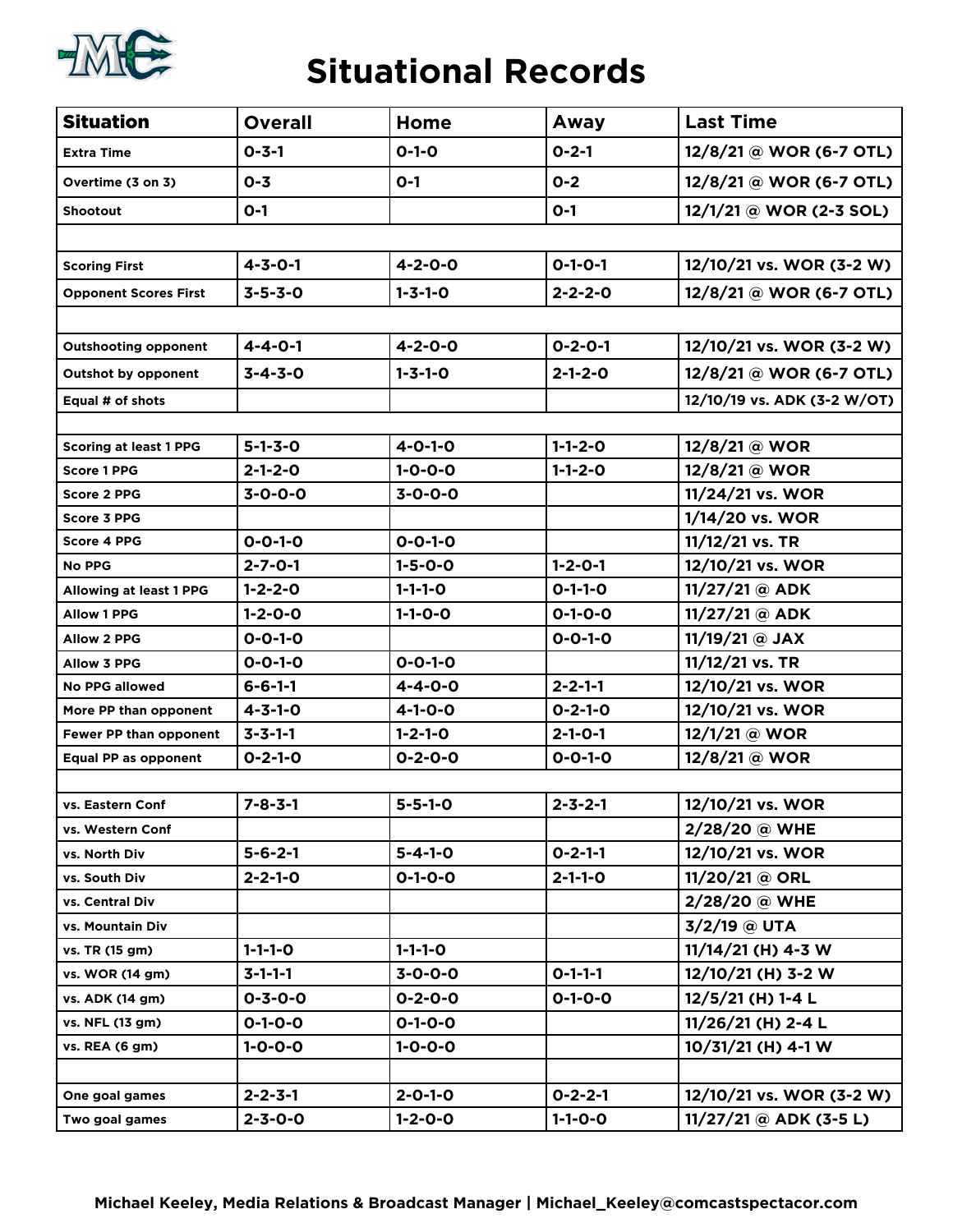

# **Situational Records (cont'd)**

| <b>Situation</b>        | <b>Overall</b>  | Home            | Away            | <b>Last time</b>          |
|-------------------------|-----------------|-----------------|-----------------|---------------------------|
| <b>Sunday</b>           | $2 - 1 - 0 - 0$ | $2 - 1 - 0 - 0$ |                 |                           |
| Monday                  |                 |                 |                 |                           |
| <b>Tuesday</b>          | $1 - 0 - 0 - 0$ |                 | $1 - 0 - 0 - 0$ |                           |
| Wednesday               | $2 - 0 - 1 - 1$ | $1 - 0 - 0 - 0$ | $1 - 0 - 1 - 1$ |                           |
| <b>Thursday</b>         |                 |                 |                 |                           |
| <b>Friday</b>           | $2 - 3 - 2 - 0$ | $2 - 3 - 1 - 0$ | $0 - 0 - 1 - 0$ |                           |
| <b>Saturday</b>         | $0 - 4 - 0 - 0$ | $0 - 1 - 0 - 0$ | $0 - 3 - 0 - 0$ |                           |
|                         |                 |                 |                 |                           |
| Following a win         | $2 - 3 - 1 - 0$ | $0 - 2 - 0 - 0$ | $2 - 1 - 1 - 0$ |                           |
| <b>Following a loss</b> | $4 - 5 - 2 - 1$ | $4 - 3 - 1 - 0$ | $0 - 2 - 1 - 1$ |                           |
|                         |                 |                 |                 |                           |
| 1st game of consec.     | $3 - 2 - 1 - 0$ | $2 - 2 - 0 - 0$ | $1 - 0 - 1 - 0$ |                           |
| Played previous night   | $1 - 4 - 0 - 0$ | $0 - 1 - 0 - 0$ | $1 - 3 - 0 - 0$ |                           |
| 3rd game in a row       |                 |                 |                 |                           |
| <b>Stand-alone game</b> | $3 - 2 - 2 - 1$ | $3 - 2 - 1 - 0$ | $0 - 0 - 1 - 1$ |                           |
|                         |                 |                 |                 |                           |
| Scoring 0 goals         | $0 - 1 - 0 - 0$ | $0 - 1 - 0 - 0$ |                 | 10/29/21 vs. TR (0-2 L)   |
| <b>Scoring 1</b>        | $0 - 3 - 0 - 0$ | $0 - 2 - 0 - 0$ |                 | 12/5/21 vs. ADK (1-4 L)   |
| <b>Scoring 2</b>        | $1 - 1 - 0 - 1$ | $0 - 1 - 0 - 0$ | $1 - 0 - 0 - 1$ | 12/1/21 @ WOR (2-3 SOL)   |
| Scoring 3               | $2 - 2 - 1 - 0$ | $1 - 0 - 0 - 0$ | $1 - 2 - 1 - 0$ | 12/10/21 vs. WOR (3-2 W)  |
| <b>Scoring 4</b>        | $3-1-0-0$       | $3 - 0 - 0 - 0$ | $0 - 1 - 0 - 0$ | 11/24/21 vs. WOR (4-2 W)  |
| <b>Scoring 5</b>        |                 |                 |                 | 2/19/20 @ NFL (5-2 W)     |
| <b>Scoring 6</b>        | $1 - 0 - 1 - 0$ | $1 - 0 - 0 - 0$ | $0 - 0 - 1 - 0$ | 12/8/21 @ WOR (6-7 OTL)   |
| <b>Scoring 7</b>        | $0 - 0 - 1 - 0$ | $0 - 0 - 1 - 0$ |                 | 11/12/21 vs. TR (7-8 OTL) |
| <b>Scoring 8</b>        |                 |                 |                 | 1/24/20 vs. WOR (8-1 W)   |
| <b>Scoring 9</b>        |                 |                 |                 |                           |
| Scored 10+              |                 |                 |                 |                           |
|                         |                 |                 |                 |                           |
| Allowing 0 goals        |                 |                 |                 | $1/25/20$ @ ADK (3-0 W)   |
| <b>Allowing 1</b>       | $3 - 0 - 0 - 0$ | $1 - 0 - 0 - 0$ | $2 - 0 - 0 - 0$ | $11/17/21$ @ JAX (2-1 W)  |
| <b>Allowing 2</b>       | $2 - 1 - 0 - 0$ | $2 - 1 - 0 - 0$ |                 | 12/10/21 vs. WOR (3-2 W)  |
| <b>Allowing 3</b>       | $2 - 0 - 0 - 1$ | $2 - 0 - 0 - 0$ | $0 - 0 - 0 - 1$ | 12/1/21 @ WOR (2-3 SOL)   |
| <b>Allowing 4</b>       | $0 - 5 - 1 - 0$ | $0 - 4 - 0 - 0$ | $0-1-1-0$       | 12/5/21 vs. ADK (1-4 L)   |
| <b>Allowing 5</b>       | $0 - 2 - 0 - 0$ |                 | $0 - 2 - 0 - 0$ | $11/27/21$ @ ADK (3-5 L)  |
| <b>Allowing 6</b>       |                 |                 |                 | 3/1/20 vs. SC (4-6 L)     |
| <b>Allowing 7</b>       | $0 - 0 - 1 - 0$ |                 | $0 - 0 - 1 - 0$ | 12/8/21 @ WOR (6-7 OTL)   |
| <b>Allowing 8</b>       | $0 - 0 - 1 - 0$ | $0 - 0 - 1 - 0$ |                 | 11/12/21 vs. TR (7-8 OTL) |
| <b>Allowing 9</b>       |                 |                 |                 |                           |
| Allowing 10+            |                 |                 |                 |                           |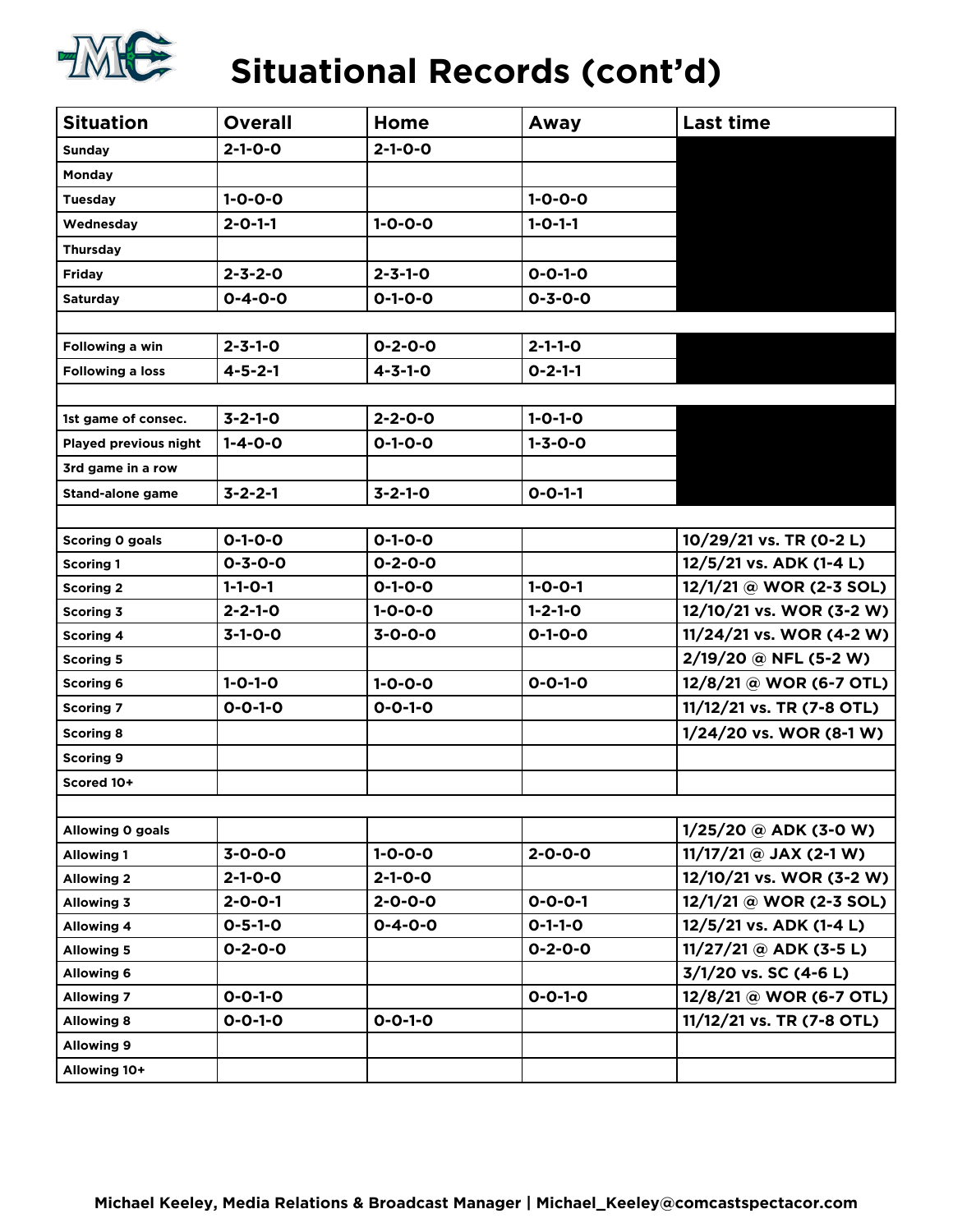

## **Last Time (Individual)**

| <b>Situation</b>             | Home                                                | Away                                             |  |  |  |  |  |  |  |  |
|------------------------------|-----------------------------------------------------|--------------------------------------------------|--|--|--|--|--|--|--|--|
| A Mariners player            |                                                     |                                                  |  |  |  |  |  |  |  |  |
| Scored two goals in a game   | N. Master (12/10/21 vs. WOR)                        | J. Brazeau (11/20/21 @ ORL)                      |  |  |  |  |  |  |  |  |
| <b>Scored a hat trick</b>    | N. Master (12/10/21 vs. WOR)                        | J. Elmer (12/6/19 @ ADK)                         |  |  |  |  |  |  |  |  |
| Scored four goals in a game  | L. Zerter-Gossage (11/12/21 vs. TR)                 |                                                  |  |  |  |  |  |  |  |  |
| Had three points in a game   | N. Master/W. Michaud (12/10/21 vs. WOR)             | V. Berglund (11/20/21 @ ORL)                     |  |  |  |  |  |  |  |  |
| Had four points in a game    | A. Voyer/E. Tralmaks (11/24/21 vs. WOR)             | D. Fox/R. Culkin (11/22/19 @ NOR)                |  |  |  |  |  |  |  |  |
| Had five points in a game    | L. Zerter-Gossage/J. Brazeau<br>$(11/12/21$ vs. TR) |                                                  |  |  |  |  |  |  |  |  |
| Had six points in a game     | L. Zerter-Gossage (11/12/21 vs. TR)                 |                                                  |  |  |  |  |  |  |  |  |
| Had three assists in a game  | W. Michaud (12/10/21 vs. WOR)                       | A. Kile (1/17/20 @ BRM)                          |  |  |  |  |  |  |  |  |
| Had four assists in a game   | J. Brazeau (11/12/21 vs. TR)                        |                                                  |  |  |  |  |  |  |  |  |
| <b>Shutout</b>               | <b>B. Halverson (1/18/19 vs. MAN)</b>               | C. LaCouvee (1/29/20 @ ADK)                      |  |  |  |  |  |  |  |  |
|                              |                                                     |                                                  |  |  |  |  |  |  |  |  |
| Received a fighting major    | C. Askew/J. Bricknell (12/10/21 vs. WOR)            | D. Paliani/M. Santos $(11/16/21 \text{ @ } JAX)$ |  |  |  |  |  |  |  |  |
| <b>Received a misconduct</b> | C. Bleackley (11/14/21 vs. TR)                      | M. Robidoux (2/26/20 @ REA)                      |  |  |  |  |  |  |  |  |
| Was ejected from a game      | C. Bleackley (11/14/21 vs. TR)                      | M. Robidoux (2/26/20 @ REA)                      |  |  |  |  |  |  |  |  |
|                              |                                                     |                                                  |  |  |  |  |  |  |  |  |
|                              |                                                     |                                                  |  |  |  |  |  |  |  |  |
|                              |                                                     |                                                  |  |  |  |  |  |  |  |  |
|                              |                                                     |                                                  |  |  |  |  |  |  |  |  |
|                              | <b>Game events (2021-22)</b>                        |                                                  |  |  |  |  |  |  |  |  |
| <b>Mariners penalty shot</b> | J. Brazeau (11/5/21 vs. FLA - miss)                 |                                                  |  |  |  |  |  |  |  |  |
| <b>Penalty shot against</b>  |                                                     |                                                  |  |  |  |  |  |  |  |  |
| <b>Mariners hat tricks</b>   | E. Tralmaks (10/22/21 vs. WOR)                      |                                                  |  |  |  |  |  |  |  |  |
|                              | L. Zerter-Gossage (11/12/21 vs. TR)                 |                                                  |  |  |  |  |  |  |  |  |
|                              | A. Voyer (11/24/21 vs. WOR)                         |                                                  |  |  |  |  |  |  |  |  |
|                              | N. Master (12/10/21 vs. WOR)                        |                                                  |  |  |  |  |  |  |  |  |
| OT winners                   |                                                     |                                                  |  |  |  |  |  |  |  |  |
|                              |                                                     |                                                  |  |  |  |  |  |  |  |  |
|                              |                                                     |                                                  |  |  |  |  |  |  |  |  |
|                              |                                                     |                                                  |  |  |  |  |  |  |  |  |